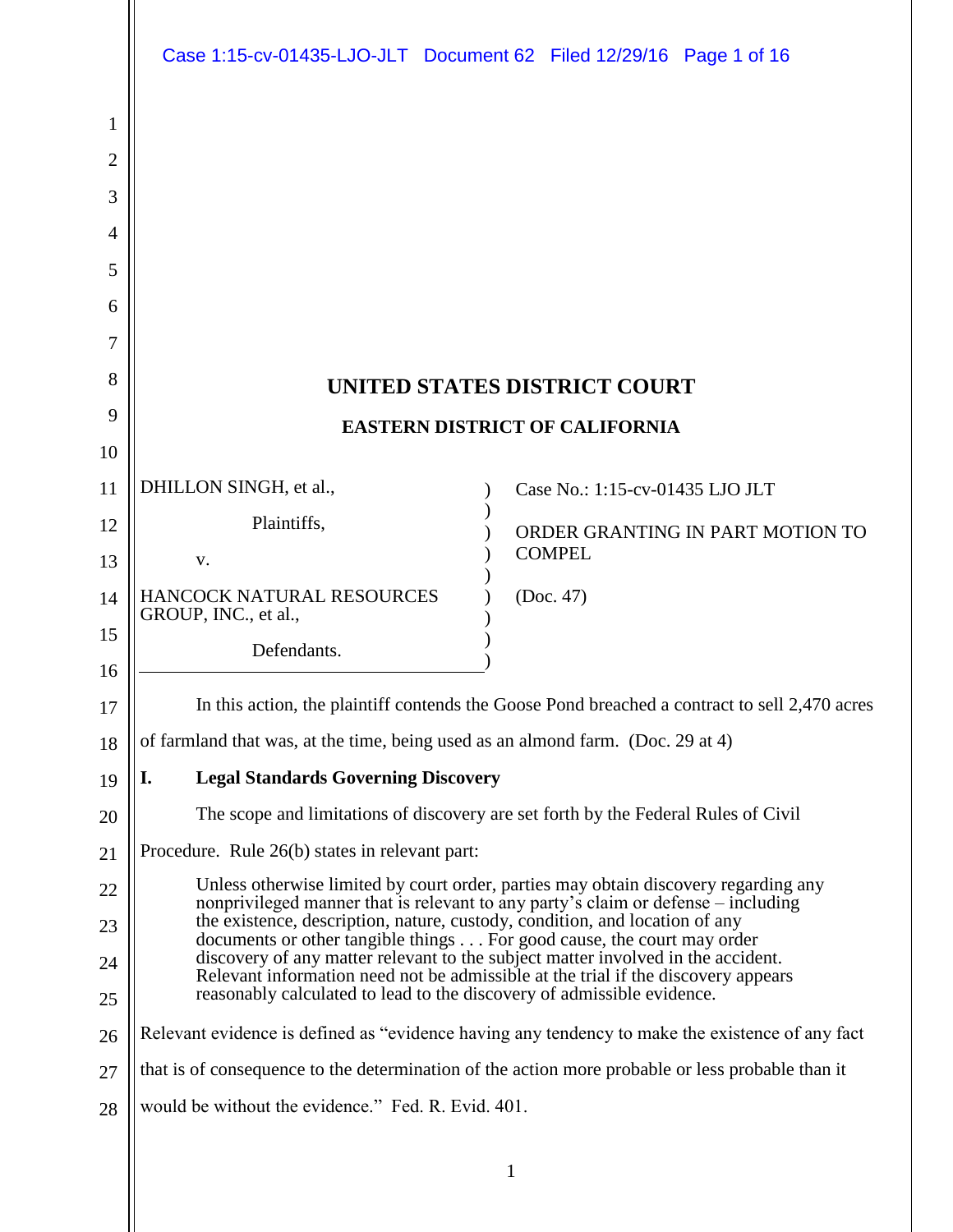## **II. Production of electronic mail and other documents along with the associated metadata in response to production requests**

#### **A. Legal Standards**

A party may request documents "in the responding party's possession, custody, or control." Fed. R. Civ. P. 34(a)(1). Similarly, a party may serve a request "to permit entry onto designated land or other property possessed or controlled by the responding party, so that the requesting party may inspect, measure, survey, photograph, test, or sample the property . . ." Fed. R. Civ. P.  $34(a)(2)$ . A request is adequate if it describes items with "reasonable particularity;" specifies a reasonable time, place, and manner for the inspection; and specifies the form or forms in which electronic information can be produced. Fed. R. Civ. P. 34(b). Thus, a request is sufficiently clear if it "places the party upon 'reasonable notice of what is called for and what is not.'" Kidwiler v. Progressive Paloverde Ins. Co., 192. F.R.D. 193, 202 (N.D. W. Va. 2000) (quoting Parsons v. Jefferson-Pilot Corp., 141 F.R.D. 408, 412 (M.D.N.C. 1992)); see also Schwarzer, Tashima & Wagstaffe, California Practice Guide: Federal Civil Procedure Before Trial (Rev. #1 2011) Discovery, para. 11:1886 ("the apparent test is whether a respondent of average intelligence would know what items to produce").

The responding party must respond in writing and is obliged to produce all specified relevant and non-privileged documents, tangible things, or electronically stored information in its "possession, custody, or control" on the date specified. Fed. R. Civ. P. 34(a). Actual possession, custody or control is not required. "A party may be ordered to produce a document in the possession of a non-party entity if that party has a legal right to obtain the document or has control over the entity who is in possession of the document." Soto v. City of Concord, 162 F.R.D. 603,

620 (N.D. Cal. 1995).

24 25 26 27 28 In the alternative, a party may state an objection to a request, including the reasons for the objection. Fed. R. Civ. P.  $34(b)(2)(A)$ -(B). When a party resists discovery, he "has the burden to show that discovery should not be allowed, and has the burden of clarifying, explaining, and supporting its objections." Oakes v. Halvorsen Marine Ltd., 189 F.R.D 281, 283 (C.D. Cal. 1998) (citing Nestle Food Corp. v. Aetna Cas. & Sur. Co., 135 F.R.D. 101, 104 (D.N.J. 1990)).

23

1

2

3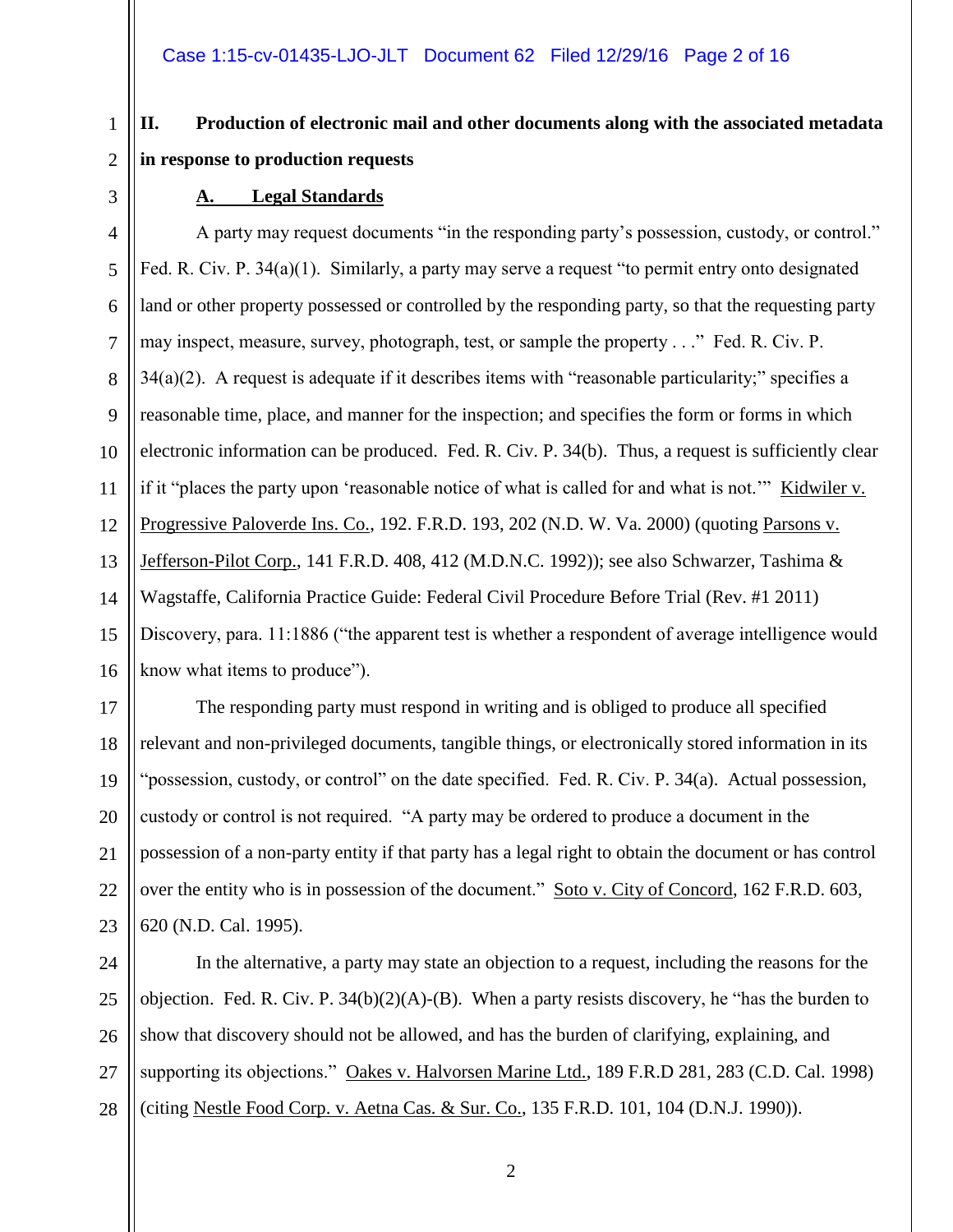#### Case 1:15-cv-01435-LJO-JLT Document 62 Filed 12/29/16 Page 3 of 16

Boilerplate objections to a request for a production are not sufficient. Burlington Northern  $&$ Santa Fe Ry. v. United States Dist. Court, 408 F.3d 1142, 1149 (9th Cir. 2005).

If a party "fails to respond that inspection will be permitted - or fails to permit inspection as requested under Rule 34," the propounding party may make a motion to compel production of documents. Fed. R. Civ. P. 37(a)(3)(B)(iv). Further, "an evasive or incomplete disclosure, answer, or response must be treated as a failure to disclose, answer or respond." Fed. R. Civ. P. 37(a)(4). "The moving party bears the burden of demonstrating 'actual and substantial prejudice' from the denial of discovery." Branch v. Umphenour, 2014 U.S. Dist. LEXIS 109288 at \*10 (E.D. Cal. Aug. 7, 2014) (citing Hallet v. Morgan, 296 F.3d 732, 751 (9th Cir. 2002)).

10

9

1

2

3

4

5

6

7

8

#### **B. Discussion and Analysis**

11 12 13 14 15 16 17 The parties agree the defendants requested email communications in TIFF format with the corresponding metadata.<sup>1</sup> (Doc. 48 at 13) Despite this, the plaintiff produced some TIFFformatted emails but only after they had been forwarded from the subject computer to the office of the former attorney for the plaintiffs. According to the defendants, this resulted in the metadata being "wholly useless and irrelevant because it pertains to the forwarded versions of the emails to Plaintiffs' counsel's paralegal, not the original emails between Plaintiffs and Hancock." Id. at 9, emphasis deleted.

18 19 20 21 22 The defendants argue that the metadata from the native versions of the email is crucial because it appears that the plaintiffs have produced key emails that are changed when compared to the same emails directed to the recipient. (Doc. 48 at 9-10) The defendants assert that emails appear to have been "whited out from Plaintiffs' versions, and in other instances new and different text has been inserted into Plaintiff's versions." Id. at 10. In one example, the defendants direct the

- 23
- 24
- 

 $\overline{a}$ 

<sup>25</sup> 26 <sup>1</sup> The parties "agreed to produce ESI in the following formats: ... For electronic documents and emails, the parties will produce electronically Bates numbered single-page TIFFs with appropriate document breaks, OCR text files, a corresponding load file for the images, and a generic delimited data file for the corresponding metadata . . . Emails and attachments will be referenced to each other in the data file and will be sequential in document numbering so that

<sup>27</sup> attachments to emails will follow the email. The metadata to be included shall be as follows: Beginning Production Number, Ending Production Number, Beginning Production Attachment, Ending Production Attachment, File Type, Last Modified Date, Sent Date, Last Modified Time, Sent Time, Author, To, CC, BCC, Subject Line, Custodian,

<sup>28</sup> Attachment Count, File Name, Last Accessed Date, Received Date, Full text, Confidentiality designation, Native File Link ...."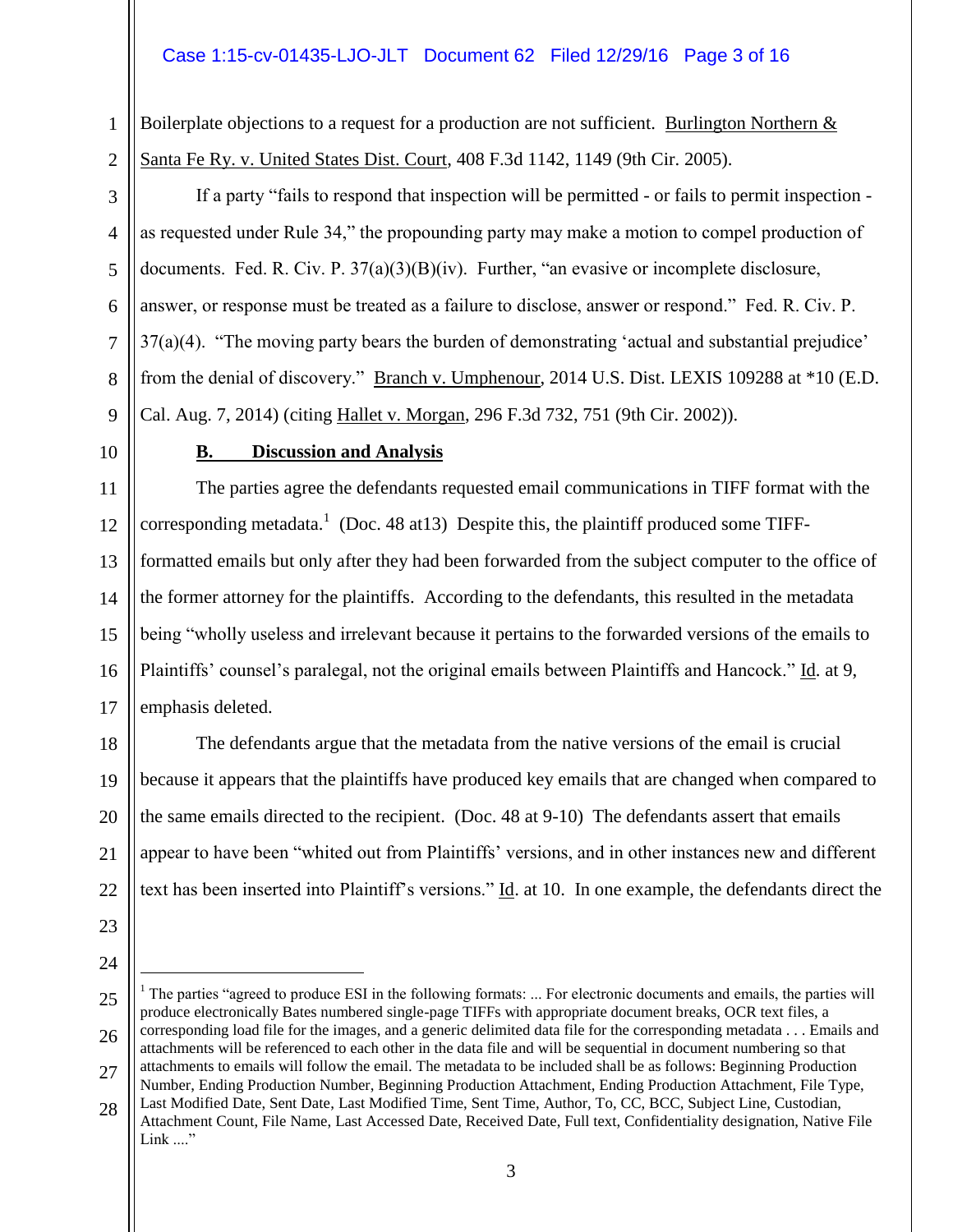#### Case 1:15-cv-01435-LJO-JLT Document 62 Filed 12/29/16 Page 4 of 16

Court's attention to two versions of the same email<sup>2</sup> (Compare 49-2 at 2 with 49-1 at 2). In the plaintiffs' copy, it states that Hancock's representative indicate (apparently, when discussing a document related to the sale) that "It's Acceptable." (Doc. 49-1 at 2; Doc. 49 at 4) The one produced by Hancock does not have this language. (Doc. 49-2 at 2; Doc. 49 at 4)

In a second example, the exact same email sent at the exact same time to the exact same people shows additional content ["on crop and Closing Escrow"] on the plaintiff's copy (Doc. 49-4 at 2; Doc. 49 at 5) that is not included on the email received by Hancock (49-6 at 2; Doc. 49 at 5). A third example shows the same e-mail with the plaintiffs' version (Doc. 49-8 at 2; Doc. 49 at 6) having significantly different content than Hancock's copy. (Doc. 49-9 at 2; Doc. 49 at 6) Notably, Hancock produced all three of these emails with the associated metadata demonstrating, apparently, no alterations by Hancock. (Doc. 49 at 4-6)

12 13 14 15 16 17 18 19 The plaintiffs do not address the inconsistencies in the emails. Rather, their attorney (who has since been replaced) explained that he did not have any experience in e-discovery and was working with a computer specialist to correct the problem. (Doc. 49 at 14) In light of the significant showing as to the importance of the metadata from the native computer, the Court **GRANTS** the motion. Thus, the motion to compel as to any request for electronically held documents is **GRANTED**. Within ten days, the plaintiffs **SHALL** produce all emails and other documents sought by the defendants in the format demanded with the accompanying metadata from the native computer.

20

21

23

24

25

1

2

3

4

5

6

7

8

9

10

11

## **REQUEST FOR PRODUCTION NO. 2:**

**A. RFP's 2 & 6**

22 The email referenced in paragraph 27 of the COMPLAINT that DHILLON purportedly sent to Danielle Harris on August 4, 2015 with the executed Purchase and Sale Agreement regarding the PROPERTY.

**RESPONSE TO REQUEST FOR PRODUCTION NO. 2:**

Plaintiffs have enclosed herein a copy of the email referenced in paragraph 27. **SUPPLEMENTAL RESPONSE TO REQUEST FOR PRODUCTION NO. 2:** The requested email referenced in paragraph 27 of the COMPLAINT is being produced in the separately attached TIFF images.

26

**REQUEST FOR PRODUCTION NO. 6:** 

All DOCUMENTS that support the allegation in paragraph 27 of YOUR COMPLAINT

28

 $\overline{a}$ 

27

 $2^2$  Dr. Dhillon was out of the country at the time which seems to explain the differences in the times the emails record.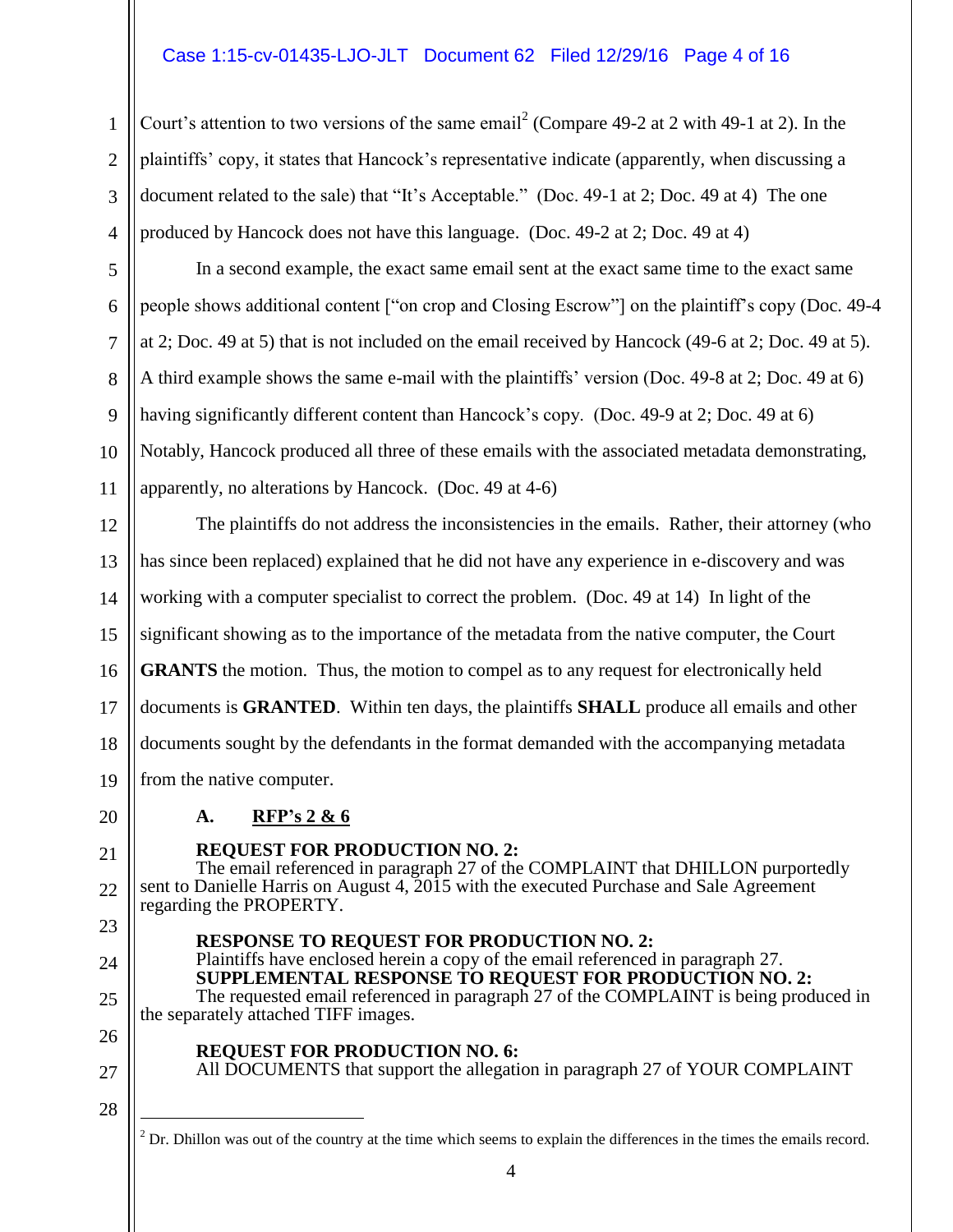#### Case 1:15-cv-01435-LJO-JLT Document 62 Filed 12/29/16 Page 5 of 16

1 2 that on August 4, 2015, DHILLON sent an email to Danielle Harris attaching "the Purchase and Sale Agreement which he had signed as the Director and President of Lerdo, and which had the effective date of August 04, 2015."

3

4

5

#### **SUPPLEMENTAL RESPONSE TO REQUEST FOR PRODUCTION NO.6:**

After completing a reasonable and diligent search, Plaintiffs' emails of August 4, 2015 between Dhillon and Harris are being produced in the separately attached TIFF images.

The parties dispute whether the plaintiffs provided the emails or the *executed* sales

6 agreement referenced in the requests. (Doc. 48 at 15-16) However, it is undisputed that to the

7 extent any emails were provided, they were provided without the accompanying relevant metadata.

8 Moreover, the defendants indicate that the plaintiffs provided "a standalone PDF (without

9 metadata) of what appears to be a real estate purchase agreement signed by Dhillon and dated

10 August 4, 2015." (Doc. 48 at 16) Next, the defendants claim they received "a PDF of what

11 appears to be Dhillon's August 4, 2015 email sending the *unsigned* Word version of the *draft*

12 contract. Id. It appears to the Court that the defendants are arguing that the email that discussed

13 the sales agreement indicated that attached to Dhilon's email was an unsigned, draft copy and that

14 the plaintiffs have failed to provide an email which supports that Dhillon sent an executed, final

15 copy of the sales agreement. Thus, the motion is **GRANTED**. Within ten days, the plaintiffs

16 **SHALL** provide all responsive emails and documents. They **SHALL** identify by Bates number

17 which documents they intend to respond to these requests. As to the emails and any other

**RESPONSE TO REQUEST FOR PRODUCTION NO. 8:**

18 electronically held documents, the plaintiffs **SHALL** provide the records in the format demanded

19 and with the accompanying metadata from the native computer.

20

### **B. RFP's 8 & 9**

#### 21

#### **REQUEST FOR PRODUCTION NO. 8:**

22 23 All DOCUMENTS that support the allegation in paragraph 38 of YOUR COMPLAINT that "[o]n or about August 15, 2015, Harris sent Dr. Dhillon a Purchase and Sale Agreement with the effective date of August 15, 2015. The Purchase and Sale Agreement included Schedules A-D, and an Escrow Agreement which was attached as Exhibit A to the Purchase and Sale Agreement."

- 24
- 25

26

15, 2015.

27

### **SUPPLEMENTAL RESPONSE TO REQUEST FOR PRODUCTION NO. 8:**

After conducting a reasonable and diligent search, Plaintiffs were not able to locate any other DOCUMENTS other than the signed Purchase and Sale Agreement, and the email of August

28 After conducting a reasonable and diligent search, Plaintiffs were not able to locate any other DOCUMENTS other than the signed Purchase and Sale Agreement, and the email of August 15, 2015, copies of which are being produced in the separately attached TIFF images.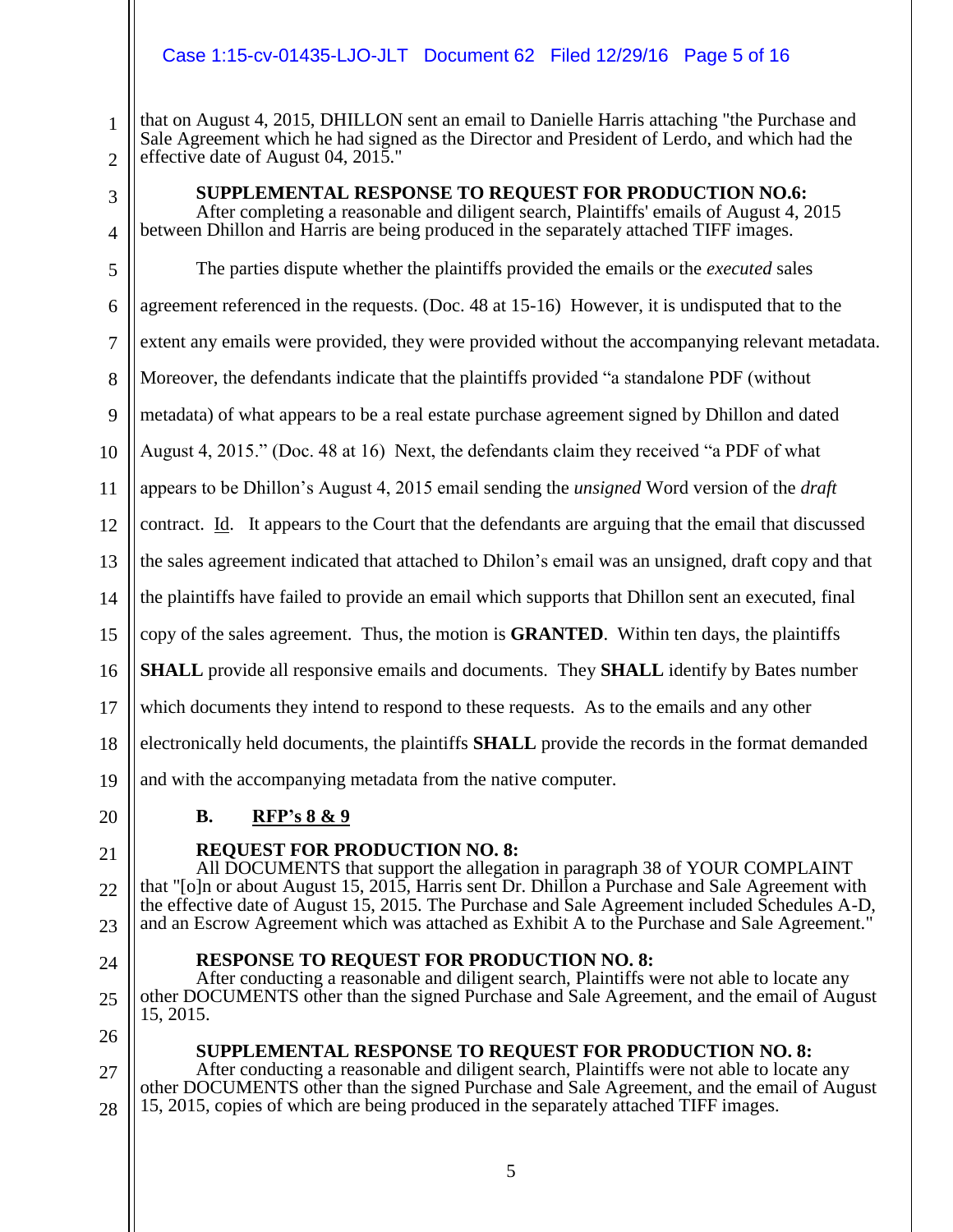|                | Case 1:15-cv-01435-LJO-JLT  Document 62  Filed 12/29/16  Page 6 of 16                                                                                                                                                                                                           |
|----------------|---------------------------------------------------------------------------------------------------------------------------------------------------------------------------------------------------------------------------------------------------------------------------------|
| $\mathbf 1$    | <b>REQUEST FOR PRODUCTION NO. 9:</b><br>All DOCUMENTS that support the allegation in paragraph 87 of YOUR COMPLAINT                                                                                                                                                             |
| $\overline{2}$ | that on August 15, 2015, YOU and GPA entered into an "Agreement regarding Plaintiffs' purchase<br>of the Farmland."                                                                                                                                                             |
| 3              | <b>RESPONSE TO REQUEST FOR PRODUCTION NO. 9:</b>                                                                                                                                                                                                                                |
| 4<br>5         | After conducting a reasonable and diligent search, Plaintiffs were not able to locate any<br>other DOCUMENTS other than the signed Purchase and Sale Agreement, and the email of August<br>15, 2015.                                                                            |
| 6              | SUPPLEMENTAL RESPONSE TO REQUEST FOR PRODUCTION NO.9:                                                                                                                                                                                                                           |
| $\overline{7}$ | After conducting a reasonable and diligent search, Plaintiffs were not able to locate any<br>other DOCUMENTS other than the signed Purchase and Sale Agreement, and the email of August<br>15, 2015, copies of which are being produced in the separately attached TIFF images. |
| 8              |                                                                                                                                                                                                                                                                                 |
| 9              | The defendants contend that the plaintiffs have not produced either the email or the                                                                                                                                                                                            |
| 10             | attachment thereto. (Doc. 48 at 18) The plaintiffs claim they have produced the documents but do                                                                                                                                                                                |
| 11             | not claim to have identified the documents they believe are responsive by Bates number. Id. Thus,                                                                                                                                                                               |
| 12             | the motion is <b>GRANTED</b> . Within ten days, the plaintiffs <b>SHALL</b> provide all responsive emails                                                                                                                                                                       |
| 13             | and documents. They <b>SHALL</b> identify by Bates number which documents they intend to respond                                                                                                                                                                                |
| 14             | to these requests. As to the emails and any other electronically held documents, the plaintiffs                                                                                                                                                                                 |
| 15             | <b>SHALL</b> provide the records in the format demanded and with the accompanying metadata from                                                                                                                                                                                 |
| 16             | the native computer.                                                                                                                                                                                                                                                            |
| 17             | C.<br><b>RFP 53</b>                                                                                                                                                                                                                                                             |
| 18             | <b>REQUEST FOR PRODUCTION NO. 53:</b><br>KERN LERDO'S Articles of Incorporation and any amendments thereto.                                                                                                                                                                     |
| 19             | <b>RESPONSE TO REQUEST FOR PRODUCTION NO. 53:</b>                                                                                                                                                                                                                               |
| 20             | Objection: Plaintiffs object on the grounds that this request is seeking information which is<br>an undue invasion of Plaintiffs' constitutional, statutory and common law rights of privacy and                                                                                |
| 21             | confidentiality. In addition, Plaintiffs object on grounds that this interrogatory is seeking<br>information which is protected by the attorney/client privilege, the attorney work product doctrine,                                                                           |
| 22             | or other privileges, protections, or doctrines of similar effect. Without waiving said objections,<br>Plaintiffs respond as follows: Plaintiffs have enclosed a copy of KERN LERDO'S Articles of                                                                                |
| 23             | Incorporation herein.                                                                                                                                                                                                                                                           |
| 24             | The defendants contend the plaintiffs failed to provide the Articles of Incorporation and the                                                                                                                                                                                   |
| 25             | plaintiffs admit that they failed to do so (Doc. 48 at 19). Thus, the motion to compel as to this                                                                                                                                                                               |
| 26             | request is <b>GRANTED</b> and the plaintiffs <b>SHALL</b> provide all responsive documents within ten                                                                                                                                                                           |
| 27             | days.                                                                                                                                                                                                                                                                           |
| 28             | ///                                                                                                                                                                                                                                                                             |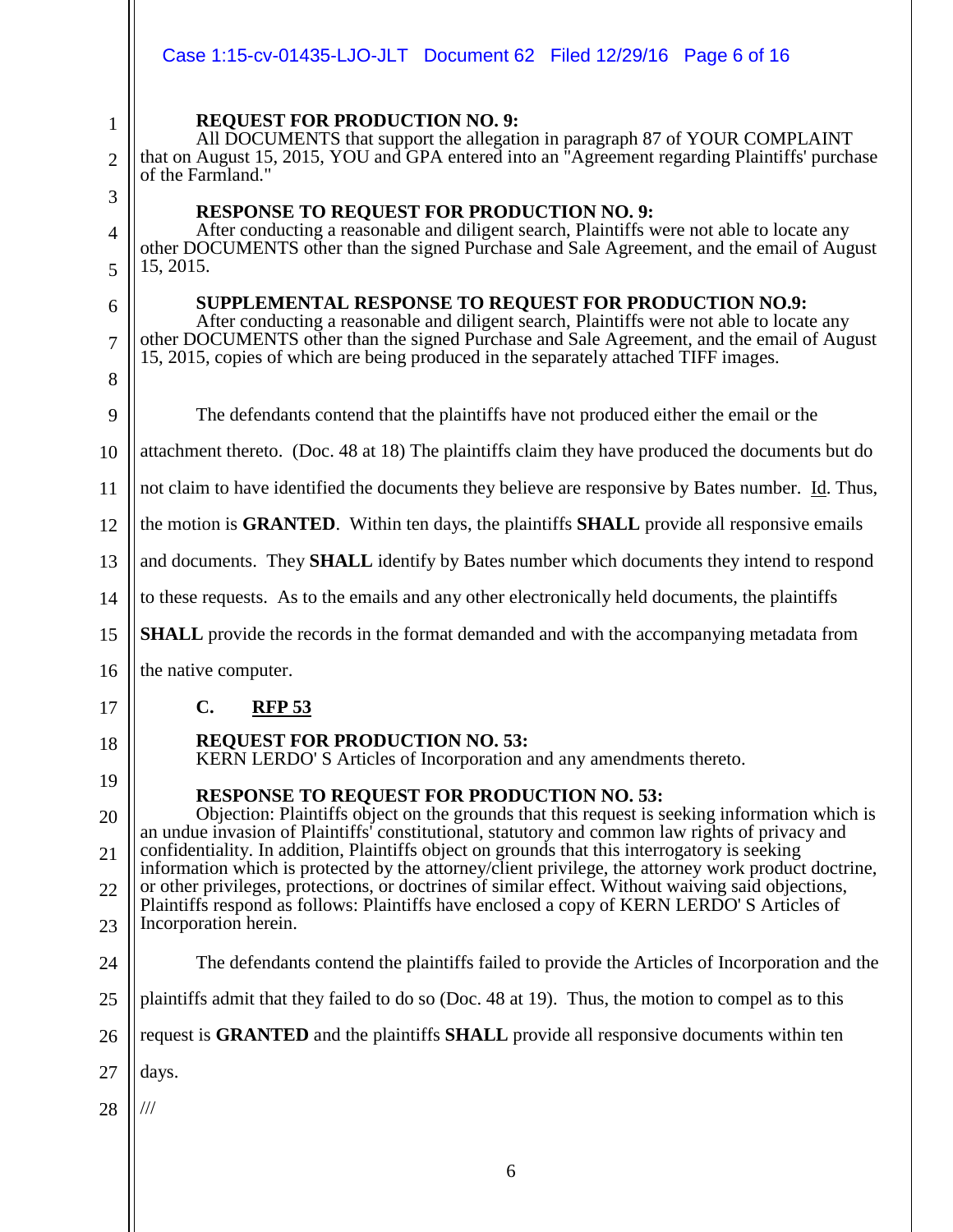|                     | Case 1:15-cv-01435-LJO-JLT  Document 62  Filed 12/29/16  Page 7 of 16                                                                                                                                                                                                                                                                                                                                                                        |
|---------------------|----------------------------------------------------------------------------------------------------------------------------------------------------------------------------------------------------------------------------------------------------------------------------------------------------------------------------------------------------------------------------------------------------------------------------------------------|
| 1                   | D.<br><b>RFP's 10 &amp; 19</b>                                                                                                                                                                                                                                                                                                                                                                                                               |
| $\overline{2}$<br>3 | <b>REQUEST FOR PRODUCTION NO. 10:</b><br>All DOCUMENTS created or revised by YOU concerning the PROPERTY, the<br>PURCHASE AND SALE AGREEMENT, or the subject matter of YOUR COMPLAINT.                                                                                                                                                                                                                                                       |
| 4<br>5              | SUPPLEMENTAL RESPONSE TO REQUEST FOR PRODUCTION NO.10:<br>After conducting a reasonable and diligent search, Plaintiffs were not able to locate any<br>other DOCUMENTS other than the Purchase and Sale Agreement of August 4, 2015, with edited<br>changes, is being produced in the separately attached TIFF images.                                                                                                                       |
| 6<br>7              | <b>REQUEST FOR PRODUCTION NO. 11:</b><br>All DOCUMENTS that relate or refer to the drafting, negotiation, or execution of the<br>PURCHASE AND SALE AGREEMENT.                                                                                                                                                                                                                                                                                |
| 8<br>9<br>10        | SUPPLEMENTAL RESPONSE TO REQUEST FOR PRODUCTION NO. 11:<br>After conducting a reasonable and diligent search, Plaintiffs were not able to locate any<br>other DOCUMENTS other than the signed Purchase and Sale Agreement of August 4, 2015, and<br>the various emails between DHILLON and Danielle Harris as described in the First Amended<br>Claim for Relief, copies of which are being produced in the separately attached TIFF images. |
| 11<br>12            | <b>REQUESTFORPRODUCTION NO. 19:</b><br>All of the emails referenced or quoted in YOUR COMPLAINT.                                                                                                                                                                                                                                                                                                                                             |
| 13<br>14<br>15      | <b>SUPPLEMENTAL RESPONSE TO REQUEST FOR PRODUCTION NO. 19:</b><br>After completing a reasonable and diligent search, all various emails as referenced or<br>quoted in the COMPLAINT that Plaintiffs were able to locate, are being produced in the separately<br>attached TIFF images.                                                                                                                                                       |
| 16                  | The defendants assert that the plaintiffs failed to produce all responsive documents                                                                                                                                                                                                                                                                                                                                                         |
| 17                  | including e-mail correspondence that they know exist because Hancock produced copies of them.                                                                                                                                                                                                                                                                                                                                                |
| 18                  | (Doc. 48 at 19-20) The plaintiffs explain that they produced certain documents and certain e-mails                                                                                                                                                                                                                                                                                                                                           |
| 19                  | but do not address why they failed to produce the emails that Hancock's records demonstrate exist.                                                                                                                                                                                                                                                                                                                                           |
| 20                  | Id. at 20-21. Thus, the motion to compel as to these requests is <b>GRANTED</b> . Within ten days, the                                                                                                                                                                                                                                                                                                                                       |
| 21                  | plaintiffs <b>SHALL</b> produce the Purchase and Sale Agreement of August 4, 2015 in the format                                                                                                                                                                                                                                                                                                                                              |
| 22                  | demanded with the accompanying metadata from the native computer. In addition, they SHALL                                                                                                                                                                                                                                                                                                                                                    |
| 23                  | produce all responsive email correspondence with the accompanying metadata from the native                                                                                                                                                                                                                                                                                                                                                   |
| 24                  | computer. They <b>SHALL</b> identify by Bates number which documents they intend to respond to                                                                                                                                                                                                                                                                                                                                               |
| 25                  | these requests.                                                                                                                                                                                                                                                                                                                                                                                                                              |
| 26                  | Е.<br>RFP's 26-27 & 29-30 & 36                                                                                                                                                                                                                                                                                                                                                                                                               |
| 27                  | <b>REQUEST FOR PRODUCTION NO. 26:</b><br>All DOCUMENTS that support DHILLON'S claims for damages in YOUR COMPLAINT.                                                                                                                                                                                                                                                                                                                          |
| 28                  | $\frac{1}{1}$                                                                                                                                                                                                                                                                                                                                                                                                                                |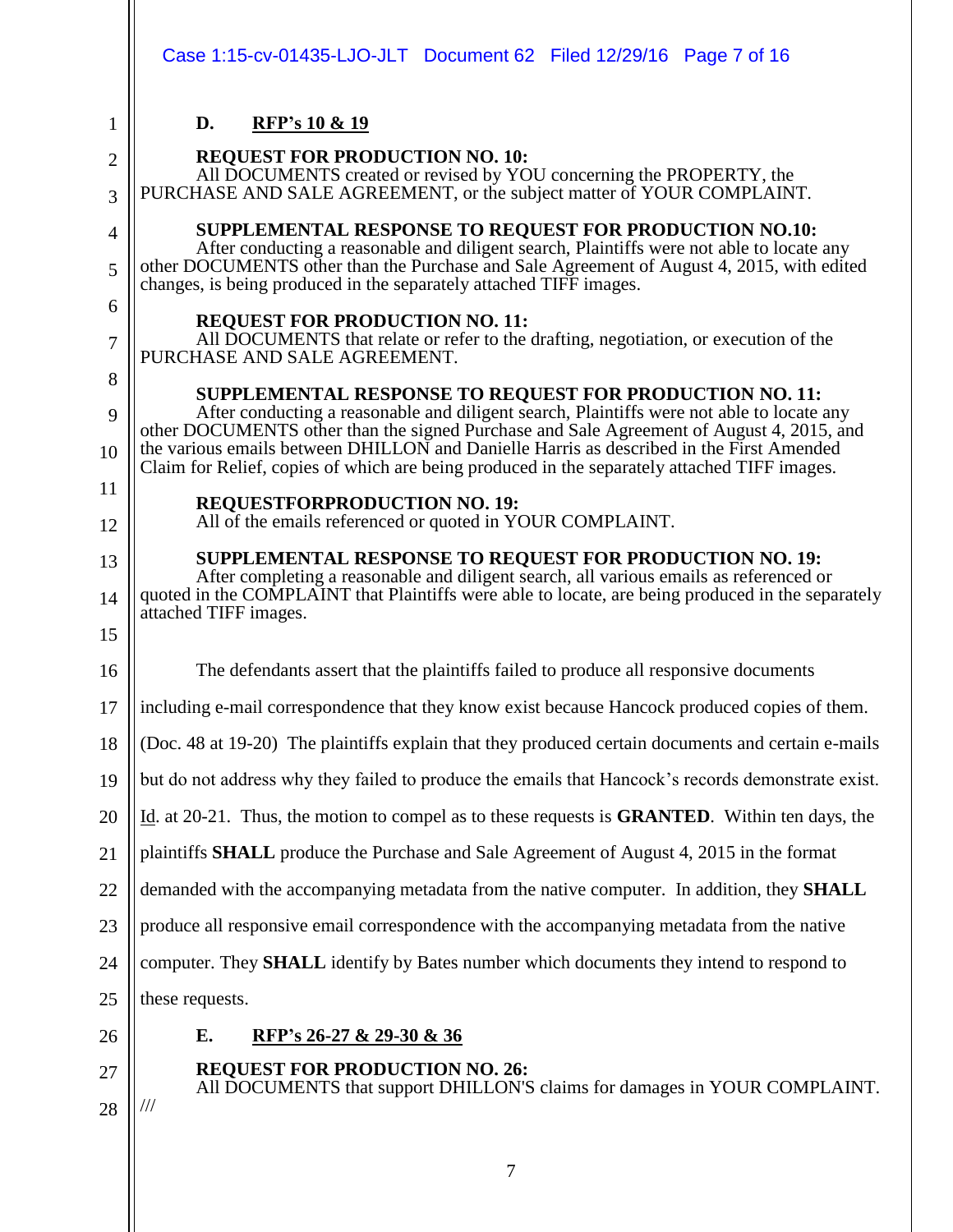|                | Case 1:15-cv-01435-LJO-JLT  Document 62  Filed 12/29/16  Page 8 of 16                                                                                                                                                                                   |
|----------------|---------------------------------------------------------------------------------------------------------------------------------------------------------------------------------------------------------------------------------------------------------|
| $\mathbf{1}$   | <b>REQUEST FOR PRODUCTION NO. 27:</b>                                                                                                                                                                                                                   |
| $\overline{2}$ | All DOCUMENTS that evidence or support the calculation of the damages DHILLON<br>claims in the COMPLAINT.                                                                                                                                               |
| 3              | SUPPLEMENTAL RESPONSE[S] TO REQUEST FOR PRODUCTION NO[S]. 26                                                                                                                                                                                            |
| 4              | [AND 27]:<br>Objection: Plaintiffs object to this request on the grounds that it calls for speculation.                                                                                                                                                 |
| 5              | Without waiving said objections, Plaintiffs respond as follows:<br>DHILLON has determined that as of the date of these supplemental responses, he has                                                                                                   |
| 6              | incurred an approximate income loss of \$28,410,327 from six separate properties which<br>DHILLON had to sell in order to raise the \$62,100,000 to purchase the PROPERTY. All six                                                                      |
| 7              | properties were income producing properties, therefore, DHILLON has been deprived of this loss<br>of income.                                                                                                                                            |
| 8              | DHILLON has yet to determine the amount of other damages he is entitled to under the<br>COMPLAINT. DHILLON believes that its damages consist of $(1)$ loss of the subject property; $(2)$                                                               |
| 9              | the rents, issues, profits thereof; (3) the-increase in the value of the subject property that could<br>have been derived; (4) and exemplary, and/or punitive damages, however, DHILLON has not                                                         |
| 10             | performed any method or manner to calculate the amount of its damages (not including exemplary,<br>and/or punitive damages). DHILLON anticipates that he will hire an accountant to perform a                                                           |
| 11             | forensic accounting, but has not done so as of yet.<br>In regards to the approximate income loss of \$28,410,327 from the six separate properties,                                                                                                      |
| 12             | DHILLON has attached a summary which describes each property and explains how the loss<br>income for each property was determined in his supplemental responses to GPA's First Set of<br>interrogatories. Plaintiffs have no other requested DOCUMENTS. |
| 13             | <b>REQUEST FOR PRODUCTION NO. 29:</b>                                                                                                                                                                                                                   |
| 14             | All DOCUMENTS that support KERN LERDO'S claims for damages in YOUR<br>COMPLAINT.                                                                                                                                                                        |
| 15             | <b>REQUEST FOR PRODUCTION NO. 30:</b>                                                                                                                                                                                                                   |
| 16             | All DOCUMENTS that evidence or support the calculation of the damages KERN LERDO<br>claims in the COMPLAINT.                                                                                                                                            |
| 17             | SUPPLEMENTAL RESPONSE[S] TO REQUEST FOR PRODUCTION NO[S]. 29                                                                                                                                                                                            |
| 18             | [AND 30]:<br>Objection: Plaintiffs object to this request on the grounds that it calls for speculation.                                                                                                                                                 |
| 19             | Without waiving said objections, Plaintiffs respond as follows:<br>KERN LERDO'S damages are the same as DHILLON's damages which have been                                                                                                               |
| 20             | determined as of the date of these supplemental responses. As such, KERN LERDO has incurred<br>an approximate income loss of \$28,410,327 from six separate properties which were sold in order                                                         |
| 21             | to raise the \$62,100,000 to purchase the PROPERTY. All six properties were income producing<br>properties, therefore, DHILLON has been deprived of this loss of income.                                                                                |
| 22             | KERN LERDO has yet to determine the amount of other damages it is entitled to under the<br>COMPLAINT. KERN LERDO believes that its damages consist of (1) loss of the subject property;                                                                 |
| 23             | (2) the rents, issues, profits thereof; (3) the increase in the value of the subject property that could<br>have been derived; (4) and exemplary, and/or punitive damages, however, KERN LERDO has not                                                  |
| 24             | performed any method or manner to calculate the amount of its damages (not including exemplary,<br>and/or punitive damages). KERN LERDO anticipates that it will hire an accountant to perform a                                                        |
| 25             | forensic accounting, but has not done so as of yet.                                                                                                                                                                                                     |
| 26             | In regards to the approximate income loss of \$28,410,327 from the six separate properties,<br>DHILLON has attached a summary which describes each property and explains how the loss                                                                   |
| 27             | income for each property was determined in his supplemental responses to GPA's First Set of<br>interrogatories. Plaintiffs have no other requested DOCUMENTS.                                                                                           |
| 28             | <b>REQUEST FOR PRODUCTION NO. 36:</b><br>All DOCUMENTS that support the allegation in paragraph 28 of YOUR COMPLAINT                                                                                                                                    |
|                | 8                                                                                                                                                                                                                                                       |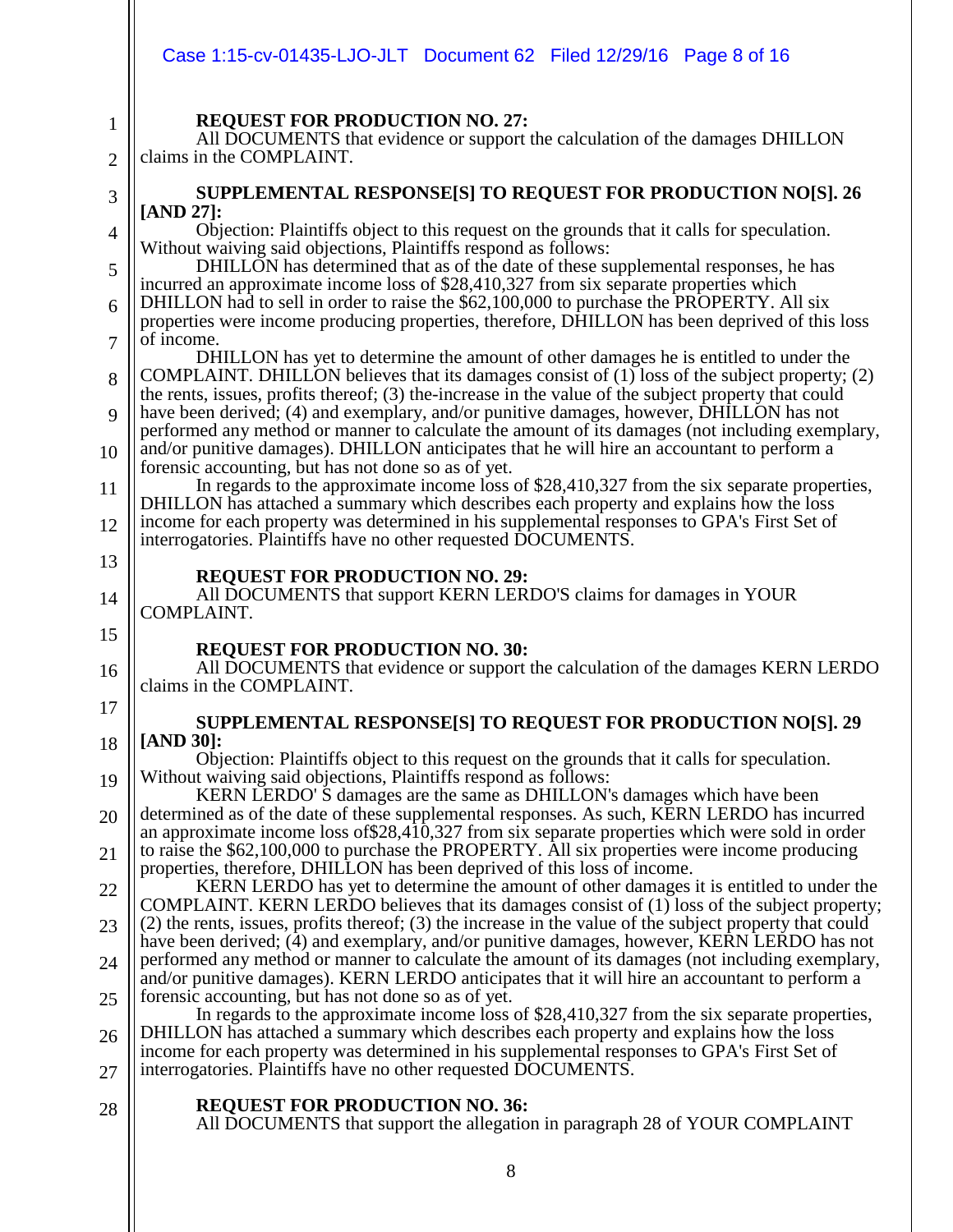#### Case 1:15-cv-01435-LJO-JLT Document 62 Filed 12/29/16 Page 9 of 16

that DHILLON "took steps to liquidate his assets by selling 93 acres of real estate property that he owned, and selling five gas stations that he owned."

2 3

4

1

**SUPPLEMENTAL RESPONSE TO REQUEST FOR PRODUCTION N0.36:**

DHILLON has attached a summary which describes each property and explains how the loss [sic] income for each property was determined in his supplemental responses to GP A's First Set of interrogatories. Plaintiffs have no other requested DOCUMENTS.

5 6 7 8 9 10 In response to these requests, the plaintiffs produced a summary of information—part of which is illegible—detailing their basis for their damages calculations. (Doc. 48 at 21-23) As their responses indicate, the plaintiffs contend they were forced to sell properties in preparation for the purchase of the subject property and claim damages related thereto. Id. Consequently, the defendants contend that, at a minimum, there should be evidence of these sales including sales agreements and other related documents. Id.

11 12 13 14 15 16 17 18 19 Dhillon, inexplicably, takes the position that the defendants overlooked the summary they provided. (Doc. 48 at 23) Dhillon offers no explanation for the failure to provide the documents related to the sale of the collateral properties or, for example, documents demonstrating the income they claim they received in the past as to the six properties. Clearly, though Dhillon may no longer have personal possession of these documents, he is obligated to obtain them from those, such as escrow companies, banks, financiers, accountants, etc., over whom he exercises control. Fed. R. Civ. P. 34(a)(1). Thus, the motion to compel as to these requests is **GRANTED**. Within ten days, Dhillon **SHALL** produce all responsive documents including a legible copy of the summary previously produced. Any electronic documents **SHALL** be produced in the format demanded

20 with the accompanying metadata from the native computer. Dhillon **SHALL** identify by Bates

21 number those documents they intend to respond to these requests.

22

### **F. RFPs 37-42**

23

24

### **REQUESTFORPRODUCTIONNO. 37:**

All DOCUMENTS that evidence or reflect the financial condition of DHILLON and his ability to perform the PURCHASE AND SALE AGREEMENT as of August 4, 2015.

**REQUEST FOR PRODUCTION NO. 38:**

25 26 All DOCUMENTS that evidence or reflect the financial condition of DHILLON and his ability to perform the PURCHASE AND SALE AGREEMENT as of August 15, 2015.

#### **REQUEST FOR PRODUCTION NO. 39:**

27 28 All DOCUMENTS that evidence or reflect the financial condition of DHILLON and his ability to perform the PURCHASE AND SALE AGREEMENT as of September 22, 2015.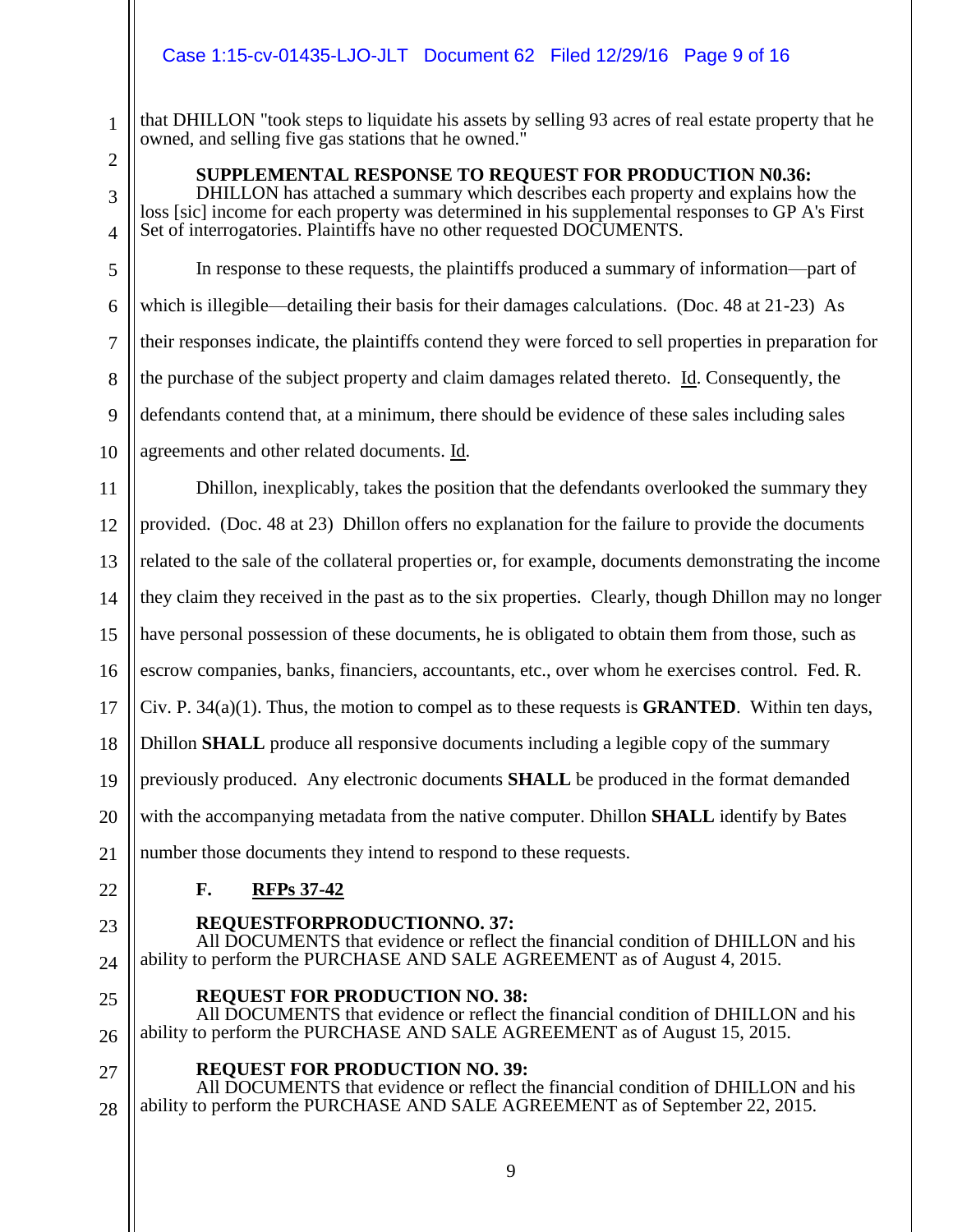|                     | Case 1:15-cv-01435-LJO-JLT  Document 62  Filed 12/29/16  Page 10 of 16                                                                                                                                                                                                                                   |
|---------------------|----------------------------------------------------------------------------------------------------------------------------------------------------------------------------------------------------------------------------------------------------------------------------------------------------------|
| 1                   | <b>REQUEST FOR PRODUCTION NO. 40:</b><br>All DOCUMENTS that evidence or reflect the financial condition of KERN LERDO and                                                                                                                                                                                |
| $\overline{2}$      | its ability to perform the PURCHASE AND SALE AGREEMENT as of August 4, 2015.                                                                                                                                                                                                                             |
| 3<br>$\overline{4}$ | <b>REQUEST FOR PRODUCTION NO. 41:</b><br>All DOCUMENTS that evidence or reflect the financial condition of KERN LERDO and<br>its ability to perform the PURCHASE AND SALE AGREEMENT as of August 15, 2015.                                                                                               |
| 5<br>6              | <b>REQUEST FOR PRODUCTION NO. 42:</b><br>All DOCUMENTS that evidence or reflect the financial condition of KERN LERDO and<br>its ability to perform the PURCHASE AND SALE AGREEMENT as of September 22, 2015.                                                                                            |
| 7                   | SUPPLEMENTAL RESPONSE[S] TO REQUEST FOR PRODUCTION [NOS. 37-                                                                                                                                                                                                                                             |
| 8                   | 421:<br>Objection: Plaintiffs object on the grounds that this request is seeking information which is                                                                                                                                                                                                    |
| 9                   | an undue invasion of Plaintiffs' constitutional, statutory and common law rights of privacy and<br>confidentiality. In addition, Plaintiffs object on grounds that this interrogatory is seeking<br>information which is protected by the attorney/client privilege, the attorney work product doctrine, |
| 10                  | or other privileges, protections, or doctrines of similar effect. Furthermore, Plaintiffs object on the<br>grounds that said request is unduly burdensome and harassing.                                                                                                                                 |
| 11                  | Without waiving said objections, Plaintiffs respond as follows:<br>Plaintiffs has previously produced a copy of an Annual Customer Statement of Randeep                                                                                                                                                  |
| 12                  | Dhillon for the Period of: $05/31/2011 - 06/30/2015$ which indicates an Ending Cash Balance:<br>45,503,672.48 and Total Account Equity: 45,504,915.22.                                                                                                                                                   |
| 13                  | After conducting a reasonable and diligent search, Plaintiff [sic] has located an Account<br>Statement for Bbalebti [sic] Enterprises Inc. from WestAmerica Bank [Docs. 8-16], and the                                                                                                                   |
| 14                  | aforementioned Annual Customer Statement [Doc. 21], copies of which are being produced in the<br>separately attached TIFF images.                                                                                                                                                                        |
| 15                  |                                                                                                                                                                                                                                                                                                          |
| 16                  | These requests seek documents that demonstrate Dhillon and Kern Lerdo were financially                                                                                                                                                                                                                   |
| 17                  | capable of completing the sale on three dates: August 4, August 15 and September 22, 2015. (Doc.                                                                                                                                                                                                         |
| 18                  | 48 at 24-25) In response, Dhillon produced an "Annual Customer Statement of Randeep Dhillon                                                                                                                                                                                                              |
| 19                  | for the Period of $05/31/2011 - 06/30/2015$ which indicates an Ending Cash Balance:                                                                                                                                                                                                                      |
| 20                  | 45,503,672.48 and Total Account Equity: 45,504,915.22." (Doc. 48 at 25) Clearly, this document                                                                                                                                                                                                           |
| 21                  | is not responsive to the requests. The fact that he had these assets months earlier does not                                                                                                                                                                                                             |
| 22                  | demonstrate he had them on the operative dates. Moreover, Dhillon fails to explain why he simply                                                                                                                                                                                                         |
| 23                  | did not obtain a document from his financial institution demonstrating his financial capability on                                                                                                                                                                                                       |
| 24                  | the dates requested. Kern Lerdo provided no responsive documents though Dhillon now explains                                                                                                                                                                                                             |
| 25                  | that, despite its corporate form, Kern Lerdo failed to maintain a bank account separate from                                                                                                                                                                                                             |
| 26                  | Dhillon. Thus, the motion to compel as to these requests is <b>GRANTED</b> . Within ten days, the                                                                                                                                                                                                        |
| 27                  | plaintiffs <b>SHALL</b> produce all responsive documents and, if, indeed, Kern Lerdo does not have any                                                                                                                                                                                                   |
| 28                  | evidence of its ability to complete the sale on the specified dates, it <b>SHALL</b> amend its response to                                                                                                                                                                                               |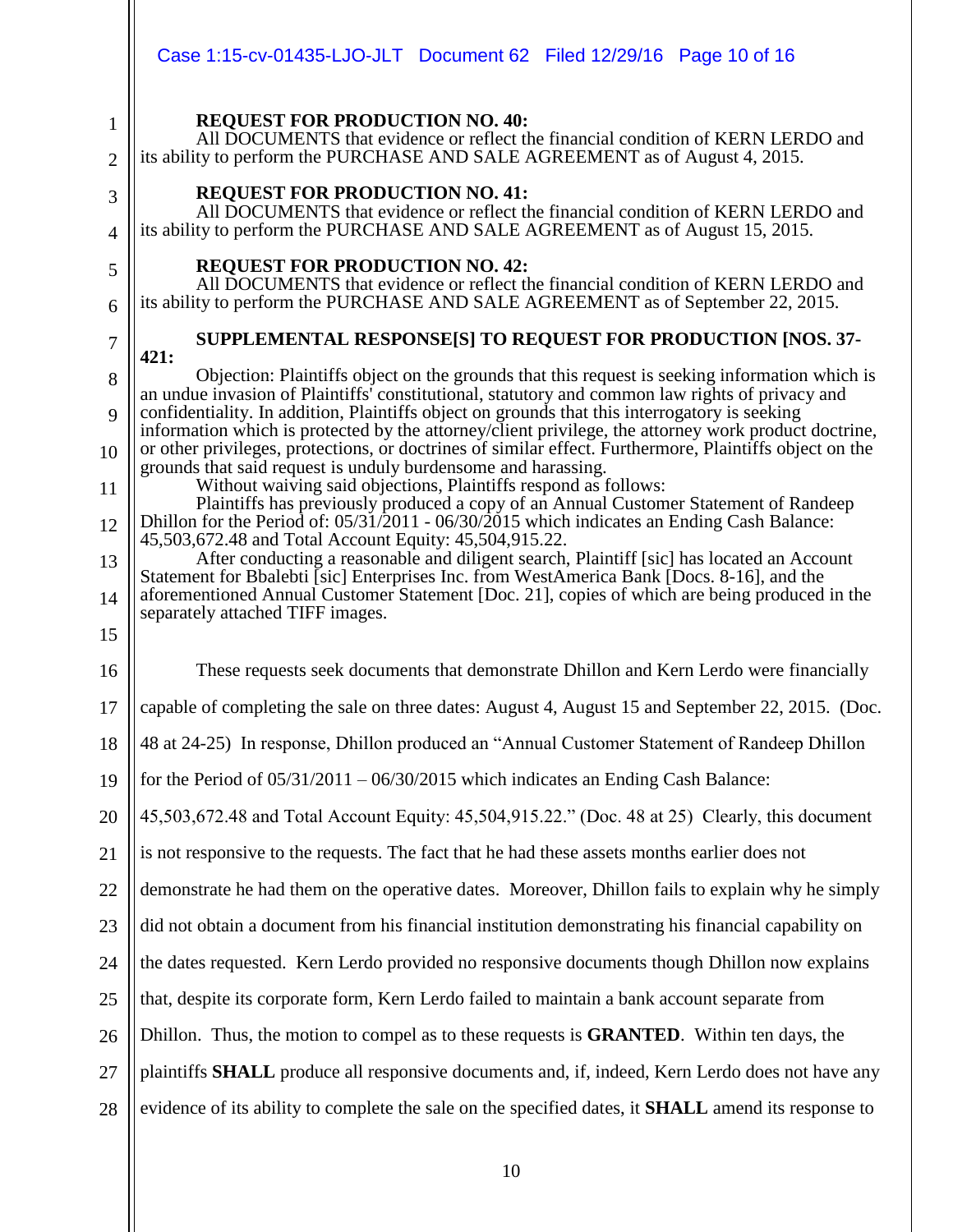#### Case 1:15-cv-01435-LJO-JLT Document 62 Filed 12/29/16 Page 11 of 16

1 state this. Any electronic documents **SHALL** be produced in the format demanded with the

2 accompanying metadata from the native computer. The plaintiffs **SHALL** identify by Bates

number which documents they intend to respond to these requests.

**G. RFPs 32 & 55**

#### **REQUEST FOR PRODUCTION NO. 32:**

All DOCUMENTS that support DHILLON'S responses to GPA'S First Set of Interrogatories to DHILLON.

6 7

8

9

10

3

4

5

#### **REQUESTFORPRODUCTIONNO. 55:**

All DOCUMENTS that record or reflect KERN LERDO'S expenses and funding from January 2015 to date, including periodic financial statements, annual reports, budgets, general ledgers, tax records, cash disbursement records, cash receipt records, accounts payable records, and any other DOCUMENTS that record or reflect its inflow and outflow of funds during that period.

11 The defendants assert that the plaintiffs provided no responsive documents to these

12 requests. (Doc. 48 at 27) The plaintiffs explain that they indicated in response "that after

13 completing a reasonable and diligent search, all such documents that Plaintiffs were able to locate

14 were produced in the separately attached TIFF images." Id. However, it does not appear that the

15 plaintiffs indicated which of the documents responded to these requests. Thus, the motion to

16 compel as to these requests is **GRANTED**. Within ten days, the plaintiffs **SHALL** produce all

17 responsive documents in the format demanded with the accompanying metadata from the native

18 computer. They **SHALL** identify by Bates number the documents they intend to respond to these

19 requests.

20

### **H. RFPs 3 & 4**

#### **REQUEST FOR PRODUCTION NO. 3:**

The GPA executed counterpart to the Purchase and Sale Agreement regarding the PROPERTY.

23

22

21

24

25

26

### **REQUEST FOR PRODUCTION NO. 4:**

Purchase and Sale Agreement regarding the PROPERTY from GPA.

27 Any transmittal letter or email communicating to YOU the GPA executed counterpart to the Purchase and Sale Agreement regarding the PROPERTY.

**SUPPLEMENTAL RESPONSE TO REQUEST FOR PRODUCTION NO. 3:** After completing a reasonable and diligent search, Plaintiffs were unable to locate an executed counterpart to the Purchase and Sale Agreement regarding the PROPERTY from GPA. Furthermore, Plaintiffs are not certain whether or not they received an executed counterpart to the

28 **SUPPLEMENTAL RESPONSE TO REQUEST FOR PRODUCTION NO.4:** After completing a reasonable and diligent search, Plaintiffs were unable to locate any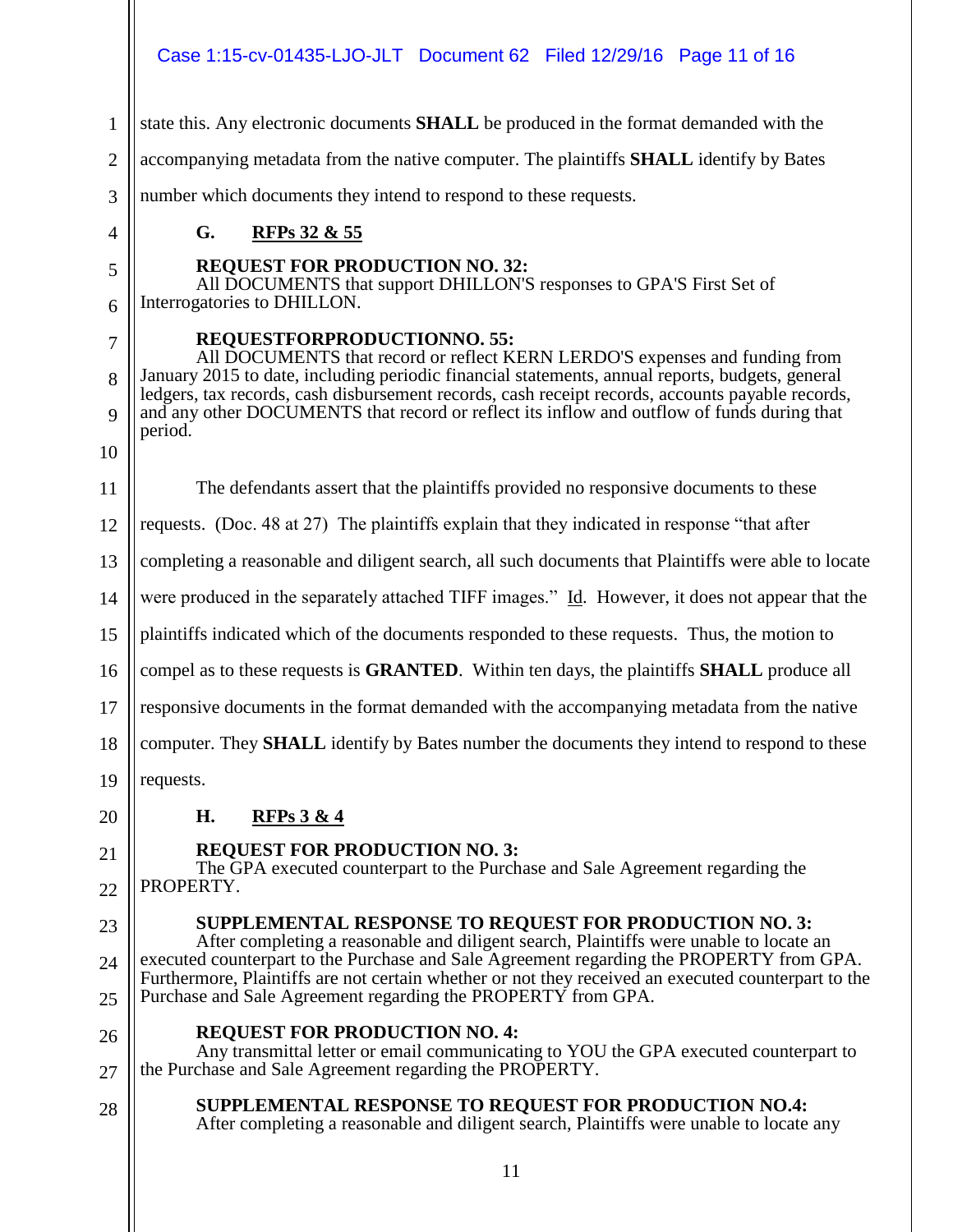# Case 1:15-cv-01435-LJO-JLT Document 62 Filed 12/29/16 Page 12 of 16

| $\mathbf{1}$   | transmittal letter or email communicating the GPA executed counterpart to the Purchase and Sale<br>Agreement regarding the PROPERTY. Furthermore, Plaintiffs are not certain whether or not they                                                                               |
|----------------|--------------------------------------------------------------------------------------------------------------------------------------------------------------------------------------------------------------------------------------------------------------------------------|
| $\overline{2}$ | received an executed counterpart to the Purchase and Sale Agreement regarding the PROPERTY<br>from GPA.                                                                                                                                                                        |
| 3              |                                                                                                                                                                                                                                                                                |
| $\overline{4}$ | The defendants assert that the plaintiffs' responses to these requests leave it unclear                                                                                                                                                                                        |
| 5              | whether the specified documents exist. (Doc. 48 at 28-29) In response, the plaintiffs claim to have                                                                                                                                                                            |
| 6              | made a diligent search and were unable to locate the documents and report a lack of certainty                                                                                                                                                                                  |
| 7              | whether they ever received a copy of the documents. Id. The Court agrees that these responses are                                                                                                                                                                              |
| 8              | sufficient. If the defendants wish to clarify whether the plaintiffs contend the documents exist,                                                                                                                                                                              |
| 9              | they can do so through other discovery methods. Thus, the motion to compel as to these requests                                                                                                                                                                                |
| 10             | is DENIED.                                                                                                                                                                                                                                                                     |
| 11             | I.<br><b>RFPs 7 &amp; 18</b>                                                                                                                                                                                                                                                   |
| 12             | <b>REQUEST FOR PRODUCTION NO. 7:</b><br>All DOCUMENTS that support the allegation in paragraph 43 of YOUR COMPLAINT                                                                                                                                                            |
| 13             | that on August 15, 2015, Danielle Harris submitted an agreement to DHILLON and requested that<br>he sign and return the agreement.                                                                                                                                             |
| 14             | SUPPLEMENTAL RESPONSE TO REQUEST FOR PRODUCTION NO. 7:                                                                                                                                                                                                                         |
| 15<br>16       | After conducting a reasonable and diligent search, Plaintiffs were not able to locate any<br>other DOCUMENTS other than the signed Purchase and Sale Agreement, and the email of August<br>4, 2015, copies of which are being produced in the separately attached TIFF images. |
| 17<br>18       | <b>REQUEST FOR PRODUCTION NO. 18:</b><br>All COMMUNICATIONS between YOU and HNRG concerning GPA, the PROPERTY,<br>the PURCHASE AND SALE AGREEMENT, or the subject matter of YOUR COMPLAINT.                                                                                    |
| 19             | <b>RESPONSE TO REQUEST FOR PRODUCTION NO. 18:</b>                                                                                                                                                                                                                              |
| 20             | After conducting a reasonable and diligent search, Plaintiffs were unable to locate any such<br>COMMUNICATIONS.                                                                                                                                                                |
| 21             | SUPPLEMENTAL RESPONSE TO REQUEST FOR PRODUCTION NO. 18:                                                                                                                                                                                                                        |
| 22             | After conducting a reasonable and diligent search, Plaintiffs were unable to locate any such<br>COMMUNICATIONS.                                                                                                                                                                |
| 23             |                                                                                                                                                                                                                                                                                |
| 24             | The defendants assert that the plaintiffs responded to the request number 7 by referring to                                                                                                                                                                                    |
| 25             | August 4, 2015 despite that the request sought information related to August 11, 2015. (Doc. 48 at                                                                                                                                                                             |
|                | 29-30) Likewise, in response to number 18, the plaintiffs denied any documents existed despite                                                                                                                                                                                 |
| 26<br>27       | their production as to other requests which plainly demonstrate that documents do exist. (Doc. 30-                                                                                                                                                                             |
|                | 31) The plaintiffs indicate that the substance of the responses was correct and that, as to number 7,                                                                                                                                                                          |
| 28             | the date was a typographical error. As to number 18, the plaintiffs indicate they intended the                                                                                                                                                                                 |
|                |                                                                                                                                                                                                                                                                                |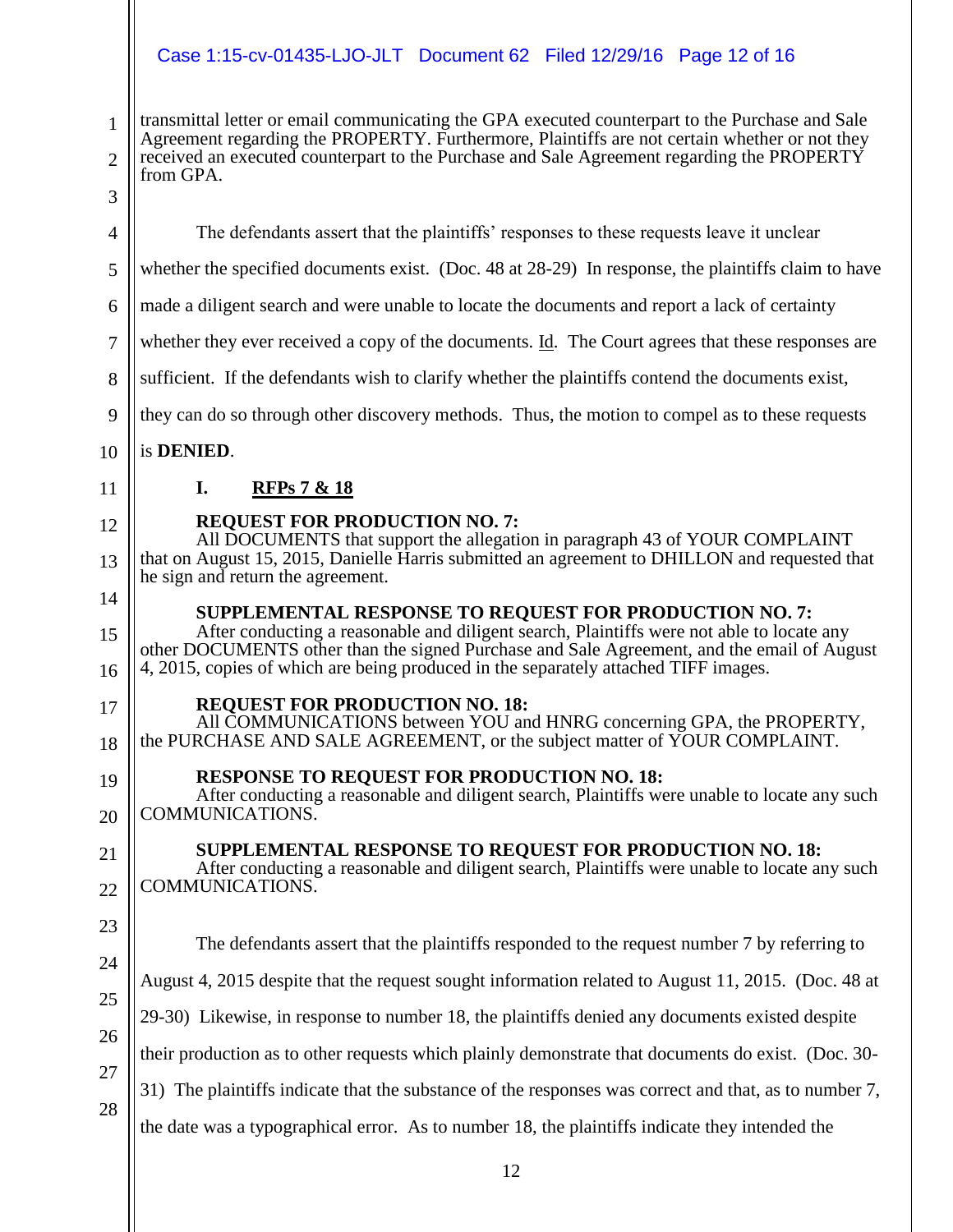#### Case 1:15-cv-01435-LJO-JLT Document 62 Filed 12/29/16 Page 13 of 16

response to read that there were no responsive documents *other* than those produced. Thus, the

2 motion as to this request is **GRANTED** and the plaintiffs **SHALL** provide amended responses

3 within ten days. If the plaintiffs wish to rely upon documents produced as to other requests, they

**SHALL** identify by Bates number the documents they intend to respond to these requests.

#### **J. RFP 44**

5 6

7

8

9

10

4

1

#### **REQUEST FOR PRODUCTION NO. 44:**

All DOCUMENTS that support the allegation in paragraph 41 of YOUR COMPLAINT that "the 2015 almond crop was vastly improved due to the advice and instructions [of] Dr. Dhillon."

#### **SUPPLEMENTAL REQUEST FOR PRODUCTION NO. 44:**

After conducting a reasonable and diligent search, Plaintiffs were only able to locate a visits log, a copy of which was previously produced.

11 12 13 14 The defendants assert that the plaintiffs failed to provide the "visits log" to which the plaintiffs referred in response. (Doc. 48 at 31) The plaintiffs indicate that this must have been an oversight and will produce the "visits log." Thus, the motion as to this request is **GRANTED** and the plaintiffs **SHALL** provide amended responses within ten days.

### **III. Responses to interrogatories**

16

15

### **A. Legal Standards**

17 18 19 20 21 22 23 24 25 A party may propound interrogatories relating to any matter that may be inquired to under Rule 26(b). Fed. R. Civ. P. 33(a). A responding party is obligated to respond to the fullest extent possible, and any objections must be stated with specificity. Fed. R. Civ. P. 33(b)(3)-(4). In general, a responding party is not required "to conduct extensive research in order to answer an interrogatory, but a reasonable effort to respond must be made." Haney v. Saldana, 2010 U.S. Dist. LEXIS 93447, at \*9 (E.D. Cal. Aug. 24, 2010) (citing L.H. v. Schwarzenegger, 2007 U.S. Dist. LEXIS 73753 (E.D. Cal. Sep. 21, 2007)). Further, the responding party must supplement a response if the information sought is later obtained or the previous response requires a correction. Fed. R. Civ. P. 26(e)(1)(A).

#### 26

**B. Interrogatory 3**

### **INTERROGATORY NO. 3:**

27 28 DESCRIBE the DOCUMENT through which GPA communicated to YOU its executed counterpart of the Purchase and Sale Agreement between DHILLON and GPA regarding the PROPERTY.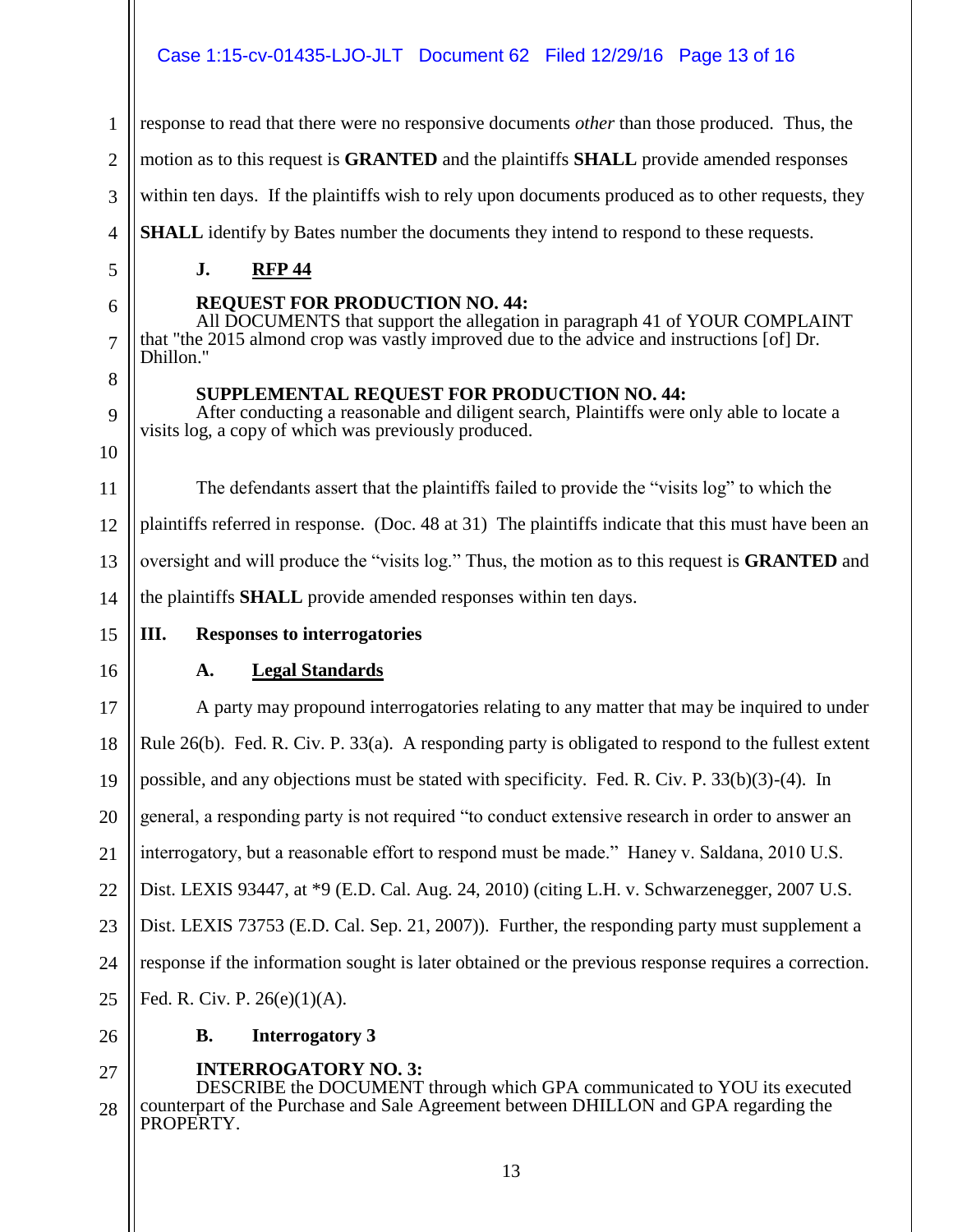|                                                                                   | Case 1:15-cv-01435-LJO-JLT  Document 62  Filed 12/29/16  Page 14  of 16                                                                                                                                                                                                                                                                                                                                                                                                                                                                                                                                                                                                                                                                                                                                                                                                                                                                                                                                                                                                                                                    |
|-----------------------------------------------------------------------------------|----------------------------------------------------------------------------------------------------------------------------------------------------------------------------------------------------------------------------------------------------------------------------------------------------------------------------------------------------------------------------------------------------------------------------------------------------------------------------------------------------------------------------------------------------------------------------------------------------------------------------------------------------------------------------------------------------------------------------------------------------------------------------------------------------------------------------------------------------------------------------------------------------------------------------------------------------------------------------------------------------------------------------------------------------------------------------------------------------------------------------|
| $\mathbf{1}$<br>$\overline{2}$<br>3<br>$\overline{4}$<br>5<br>6<br>$\overline{7}$ | <b>SUPPLEMENTAL RESPONSE TO INTERROGATORY NO. 3:</b><br>Objection: DHILLON objects to this interrogatory on the grounds that the term "executed<br>counterpart" is not defined as is, therefore, vague, ambiguous and calls for speculation. Without<br>waiving said objections, DHILLON responds as follows:<br>On July 22, 2015, Danielle Harris sent the Initial Purchase and Sale Agreement<br>("Agreement") to Dr. Dhillon and his agent and/or representative, Doug Phillips. On August 4,<br>2015, Dr. Dhillon signed the Agreement as the Director and President of Kern Lerdo. On August<br>15, 2015, Danielle Harris sent Dr. Dhillon the Agreement by email. The Agreement had the<br>effective date of August 15, 2015, and also contained Schedules A-D, and an Escrow Agreement<br>attached as Exhibit A. The Agreement is being produced in Plaintiff's [sic] Responses to First Set<br>of Requests for Production, however, the Bates number has yet to be assigned.                                                                                                                                       |
| 8                                                                                 | The interrogatory requests information about how the GPA provided to Dhillon, if it did,                                                                                                                                                                                                                                                                                                                                                                                                                                                                                                                                                                                                                                                                                                                                                                                                                                                                                                                                                                                                                                   |
| 9                                                                                 | the sales agreement after GPA signed it. (Doc. 48 at 31-32) In response, Dhillon explained how                                                                                                                                                                                                                                                                                                                                                                                                                                                                                                                                                                                                                                                                                                                                                                                                                                                                                                                                                                                                                             |
| 10                                                                                | the received a copy of the sales agreement for his signature, when he signed it and a description of                                                                                                                                                                                                                                                                                                                                                                                                                                                                                                                                                                                                                                                                                                                                                                                                                                                                                                                                                                                                                       |
| 11                                                                                | the attachments to the sales agreement. Id. at 32. Clearly, this response does not address whether                                                                                                                                                                                                                                                                                                                                                                                                                                                                                                                                                                                                                                                                                                                                                                                                                                                                                                                                                                                                                         |
| 12                                                                                | Dhillon ever received or learned whether GPA signed, in counterpart, the sales agreement. Thus,                                                                                                                                                                                                                                                                                                                                                                                                                                                                                                                                                                                                                                                                                                                                                                                                                                                                                                                                                                                                                            |
|                                                                                   | the motion is <b>GRANTED</b> . Within ten days, Dhillon <b>SHALL</b> provide an amended response.                                                                                                                                                                                                                                                                                                                                                                                                                                                                                                                                                                                                                                                                                                                                                                                                                                                                                                                                                                                                                          |
| 13                                                                                |                                                                                                                                                                                                                                                                                                                                                                                                                                                                                                                                                                                                                                                                                                                                                                                                                                                                                                                                                                                                                                                                                                                            |
| 14                                                                                | C.<br><b>Interrogatory 6</b>                                                                                                                                                                                                                                                                                                                                                                                                                                                                                                                                                                                                                                                                                                                                                                                                                                                                                                                                                                                                                                                                                               |
| 15<br>16                                                                          | <b>INTERROGATORY NO. 6:</b><br>DESCRIBE the method or manner used to calculate the amount of DHILLON'S damages<br>claim, including, without limitation, any assumptions, conclusions, or methodology used in the<br>calculation.                                                                                                                                                                                                                                                                                                                                                                                                                                                                                                                                                                                                                                                                                                                                                                                                                                                                                           |
| 17<br>18<br>19<br>20<br>21<br>22<br>23<br>24                                      | <b>SUPPLEMENTAL RESPONSE TO INTERROGATORY NO. 6:</b><br>Objection: DHILLON objects to this interrogatory on the grounds that it calls for<br>speculation. Without waiving said objections, DHILLON responds as follows:<br>In regards to the approximate income loss of \$28,410,327 from the six separate properties,<br>DHILLON has attached a summary which describes each property and explains how the loss<br>income for each property was determines [sic].<br>DHILLON has yet to determine the amount of other damages it is entitled to under the<br>COMPLAINT. DHILLON believes that its damages consist of $(1)$ loss of the subject property; $(2)$<br>the rents, issues, profits thereof; (3) the increase in the value of the subject property that could have<br>been derived; (4) and exemplary, and/or punitive damages, however, DHILLON has not performed<br>any method or manner to calculate the amount of its damages (not including exemplary, and/or<br>punitive damages). DHILLON anticipates that it will hire an accountant to perform a forensic<br>accounting, but has not done so as of yet. |
| 25                                                                                | In response to this interrogatory, Dhillon provided a one-page spreadsheet. (Doc. 48 at 33-                                                                                                                                                                                                                                                                                                                                                                                                                                                                                                                                                                                                                                                                                                                                                                                                                                                                                                                                                                                                                                |
| 26                                                                                | 34) Parts of the spreadsheet had been "greyed out" and are illegible as Dhillon admits. Id. Thus,                                                                                                                                                                                                                                                                                                                                                                                                                                                                                                                                                                                                                                                                                                                                                                                                                                                                                                                                                                                                                          |
| 27                                                                                | the motion as to this interrogatory is <b>GRANTED</b> . Dhillon SHALL provide a legible copy of the                                                                                                                                                                                                                                                                                                                                                                                                                                                                                                                                                                                                                                                                                                                                                                                                                                                                                                                                                                                                                        |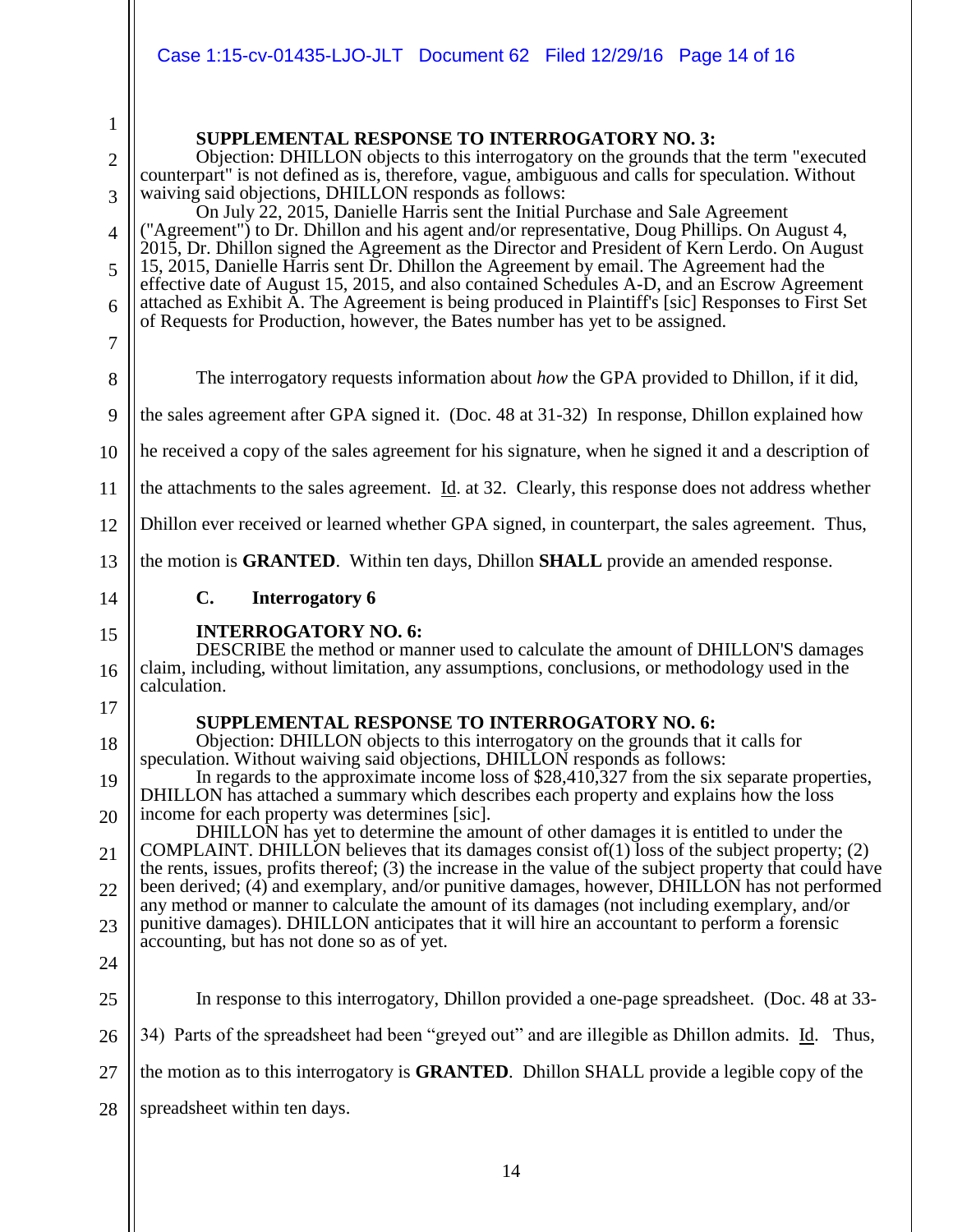State the fair market value of the PROPERTY on September 22, 2015.

**SUPPLEMENTAL RESPONSE TO INTERROGATORY NO. 11:**

# 1 2 3 4 5 6 7 8 9 10 11 12 13 14 15 16 17 18 19 20 21 22 23 24

25

26

### **IV. Request for Sanctions**

27 28 Defendant requests monetary sanctions for the plaintiffs' failure to timely and properly respond to discovery and, as a consequence, for being forced to file this motion to compel. (Doc.

In response to this interrogatory which inquires as to the fair market value of the property on September 22, 2015, Dhillon responded with the fair market value on August 17, 2015. (Doc. 48 at 34-35) Dhillon explains that this was the only information he had but failed to explain this in the response or to explain whether he believes the value was unchanged on September 22, 2015 and why. Thus, Dhillon has failed to provide a responsive answer to the interrogatory and the motion is **GRANTED**. Dhillon **SHALL** provide an amended response within ten days.

DHILLON claims that the fair market value of the PROPERTY on August 17, 2015 was

#### **IV. Objections**

**D. Interrogatory 11**

the amount of his bid- \$62,100,000.

**INTERROGATORY NO. 11:**

The defendants contend that because the responses to the discovery requests were not timely, any objections were waived. The Court agrees. See e.g., Davis v. Fendler, 650 F. 2d 1154, 1160 (9th Cir. 1981) (holding that untimely service of response to interrogatories waives the objections when objection raised fifteen months after the interrogatories had been propounded); See also, Richmark Corporation v. Timber Falling Consultants, 959 F. 2d 1468, 1473 (9th Cir. 1992) (stating that failure to object to document requests within the time required constitutes a waiver of any objection when no response was made and objections were not raised in a motion to

On the other hand, the failure to respond timely does not necessarily waive objections based upon privilege. Nevertheless, here, there is no evidence that the plaintiffs *ever* provided a privilege log and they admit that, despite asserting objections, they provided substantive responses. (Doc. 48 at 35) Thus, any objections based upon privilege were waived. Burlington N. & Santa Fe Ry. Co. v. U.S. Dist. Court for Dist. of Mont., 408 F.3d 1142, 1149 (9th Cir. 2005).

compel).